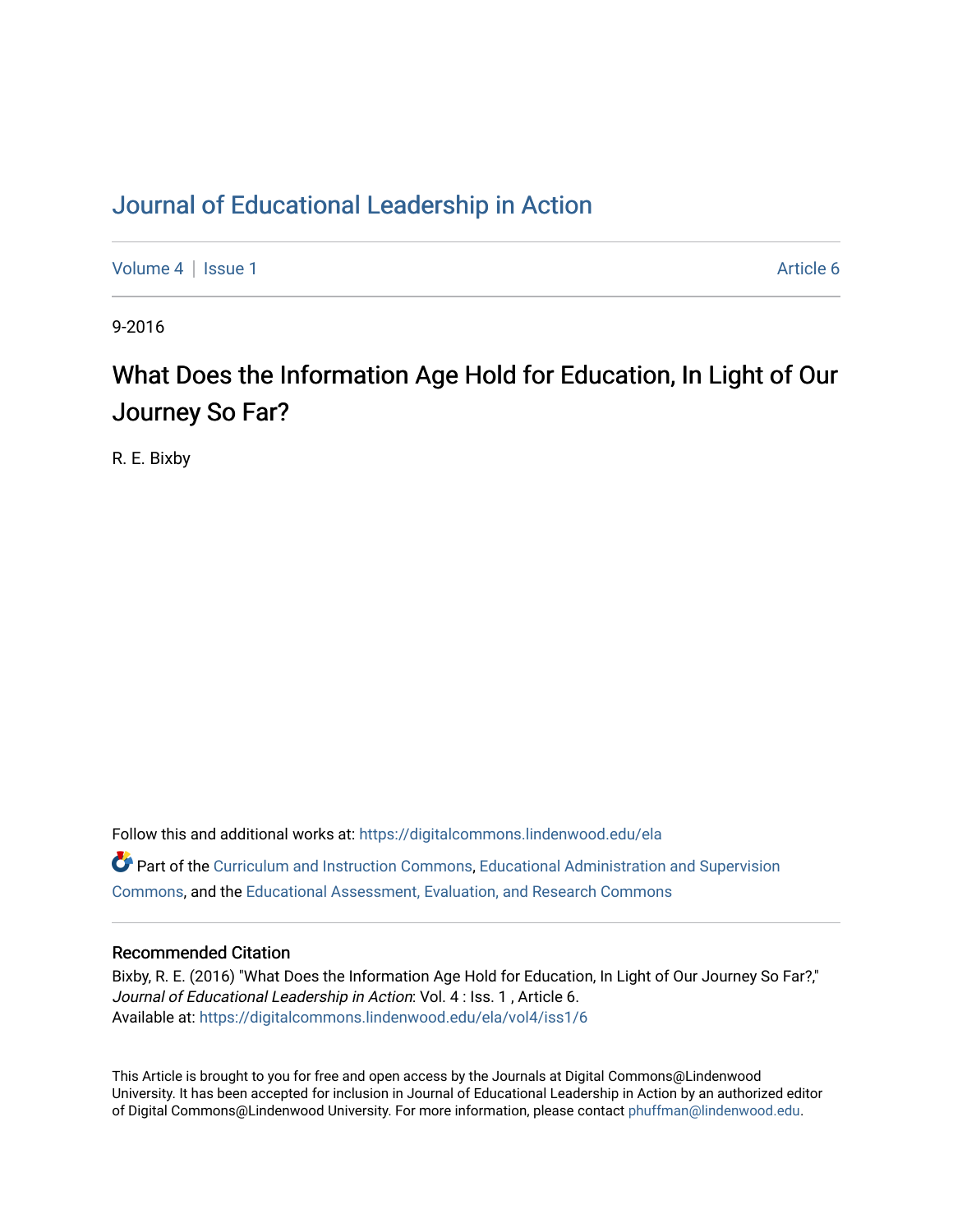# WHAT DOES THE INFORMATION AGE HOLD FOR EDUCATION, IN LIGHT OF OUR JOURNEY SO FAR?

## *by R. E. Bixby*

In my heart of hearts I believe that the drive to learn, for its own sake, is a virtue. There will always be individuals who embody this virtue and, as trusted and well-read friends, try to impart this virtue to others. The role of Teacher, like clergy or artisan, is woven into the fabric of humanity, and is fundamental to our conception of society.

But are schools? Haven't some of our greatest Teachers been wanderers? Socrates meandered about Athens employing his method; Jesus pontificated on hillsides and beside streams. Teaching and learning are not bound by bells and walls. Schools are surpassingly effective at making students perform the process of school without imparting the critical thinking and problem solving skills that are empowering, timeless, and increasingly marketable in the information age. The uncomfortable truth is that a student with sufficient motivation and internet connectivity could receive a world class education without ever stepping foot outside of their bedroom.

The existence of schools has been predicated upon their role as "knowledge repository" and providing a place within the community for ideas to be exchanged. The internet has usurped this role; whisked the rug right from underneath schools. In the information age, schools and adolescents are tasked with the same uncomfortable mission: establishing an identity in these changing times (you'd hope this would make schools a bit more empathetic to the adolescents).

Is it wise to continue to require, to legislate, that our children spend a specified number of minutes (and that is how they legislate it, down to the 60th of an hour) in the confines of public schools for 13 years of their lives if these institutions are no longer the most effective means to an education? Doesn't the time commitment alone, not to mention the financial burden, create an imperative for schools to justify their continued investment?

My powers of imagination lead only to this probability; in the next two decades we will see a divergence of Education and School. The "school movement," mired in red tape and bureaucracy, will flounder as it tries to ride wave after wave of reform, watching the vestiges of its identity drift away. The "education movement" will rise as a partnership between those who love learning or who directly benefit from it; business, non-profits,